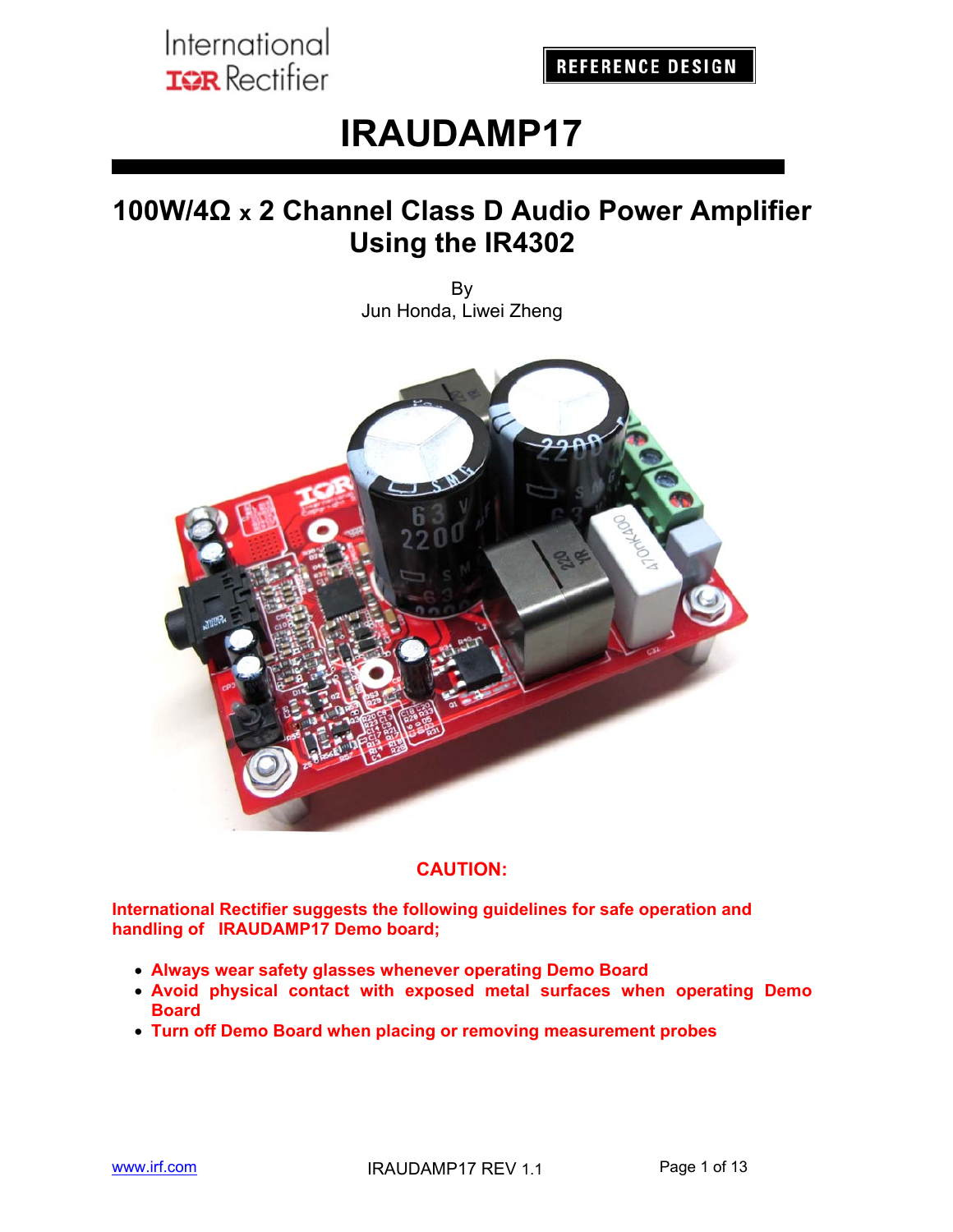| International<br>REFERENCE DESIGN<br><b>IQR</b> Rectifier |  |
|-----------------------------------------------------------|--|
| TABLE OF CONTENTS PAGE                                    |  |
|                                                           |  |
|                                                           |  |
|                                                           |  |
|                                                           |  |
|                                                           |  |
|                                                           |  |
|                                                           |  |
|                                                           |  |
|                                                           |  |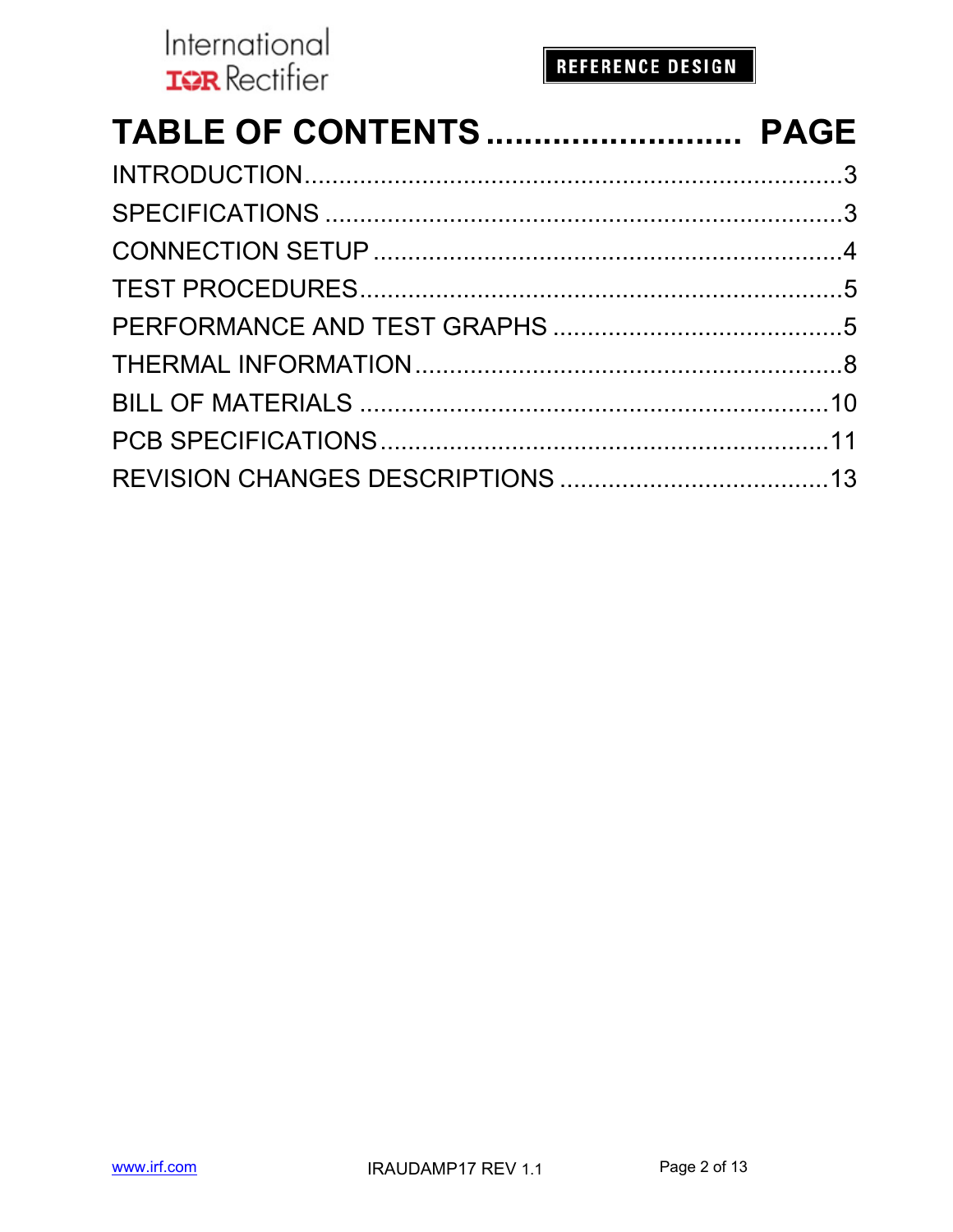**REFERENCE DESIGN** 

### **Introduction**

The IRAUDAMP17 reference design is a two-channel, 100W/ch (4 Ω/52V Bus voltage) half-bridge Class D audio power amplifier with single power supply. This reference design demonstrates how to use the IR4302 IC with single power supply, implement protection circuits, and design an optimum PCB layout using PowIRaudio integrated Class D IC. This reference design does not require additional heatsink or fan cooling for normal operation (one-eighth of continuous rated power).The reference design provides all the required housekeeping power supplies for ease of use. The twochannel design is scalable for power and the number of channels.

#### **Applications**

- AV receivers
- Home theater systems
- Mini component stereos
- Powered speakers
- Sub-woofers
- Musical Instrument amplifiers
- Car audio amplifiers

#### **Features**

| Output Power:                        | 100W x 2 channels (10%THD+N $4\Omega$ load; with heatsink), |
|--------------------------------------|-------------------------------------------------------------|
|                                      | 60W x 2 channels (10%THD+N $4\Omega$ load; no heatsink),    |
| <b>Multiple Protection Features:</b> | Over-current protection (OCP), high side and low side       |
|                                      | Over-voltage protection (OVP),                              |
|                                      | Under-voltage protection (UVP), high side and low side      |
|                                      | Over-temperature protection (OTP)                           |
| PWM Modulator:                       | Self-oscillating half-bridge topology                       |

### **Specifications**

| <b>General Test Conditions (unless otherwise noted)</b> |             | <b>Notes / Conditions</b>      |
|---------------------------------------------------------|-------------|--------------------------------|
| <b>Supply Voltages</b>                                  | $40V - 52V$ | With heatsink                  |
|                                                         | $30V - 42V$ | *Without heatsink              |
| Load Impedance                                          | $2 - 40$    | Resistive load                 |
| <b>Self-Oscillating Frequency</b>                       | 400kHz      | No input signal, Adjustable    |
| <b>Gain Setting</b>                                     | 24.8dB      | 1Vrms input yields rated power |

| <b>Electrical Data</b>              |  | <b>Typical</b>                          | <b>Notes / Conditions</b>                                           |
|-------------------------------------|--|-----------------------------------------|---------------------------------------------------------------------|
| <b>IR Devices Used</b>              |  | IR4302 PowlRaudio integrated Class D IC |                                                                     |
| Modulator                           |  |                                         | Self-oscillating, second order sigma-delta modulation, analog input |
| Power Supply Range                  |  | 40V~52V                                 | Single power supply;                                                |
|                                     |  | 30V~42V                                 | *Without heatsink                                                   |
| Output Power CH1-2: (1% THD+N)      |  | 75W                                     | 1kHz, $4\Omega$ load, with heatsink                                 |
|                                     |  | 50W                                     | 1kHz, $4\Omega$ load, without heatsink                              |
| Output Power CH1-2: (10% THD+N)     |  | 100W                                    | 1kHz, $4\Omega$ load, with heatsink                                 |
|                                     |  | 60W                                     | 1kHz, $4\Omega$ load, without heatsink                              |
| Rated Load Impedance                |  | $2-4\Omega$                             | Resistive load                                                      |
| <b>Idling Supply Current</b>        |  | 65 <sub>m</sub> A                       | No input signal                                                     |
| <b>Total Idle Power Consumption</b> |  | 3.4W                                    | No input signal                                                     |
| <b>Distortion</b>                   |  | 0.008%                                  | THD+N @ 30W, $4\Omega$                                              |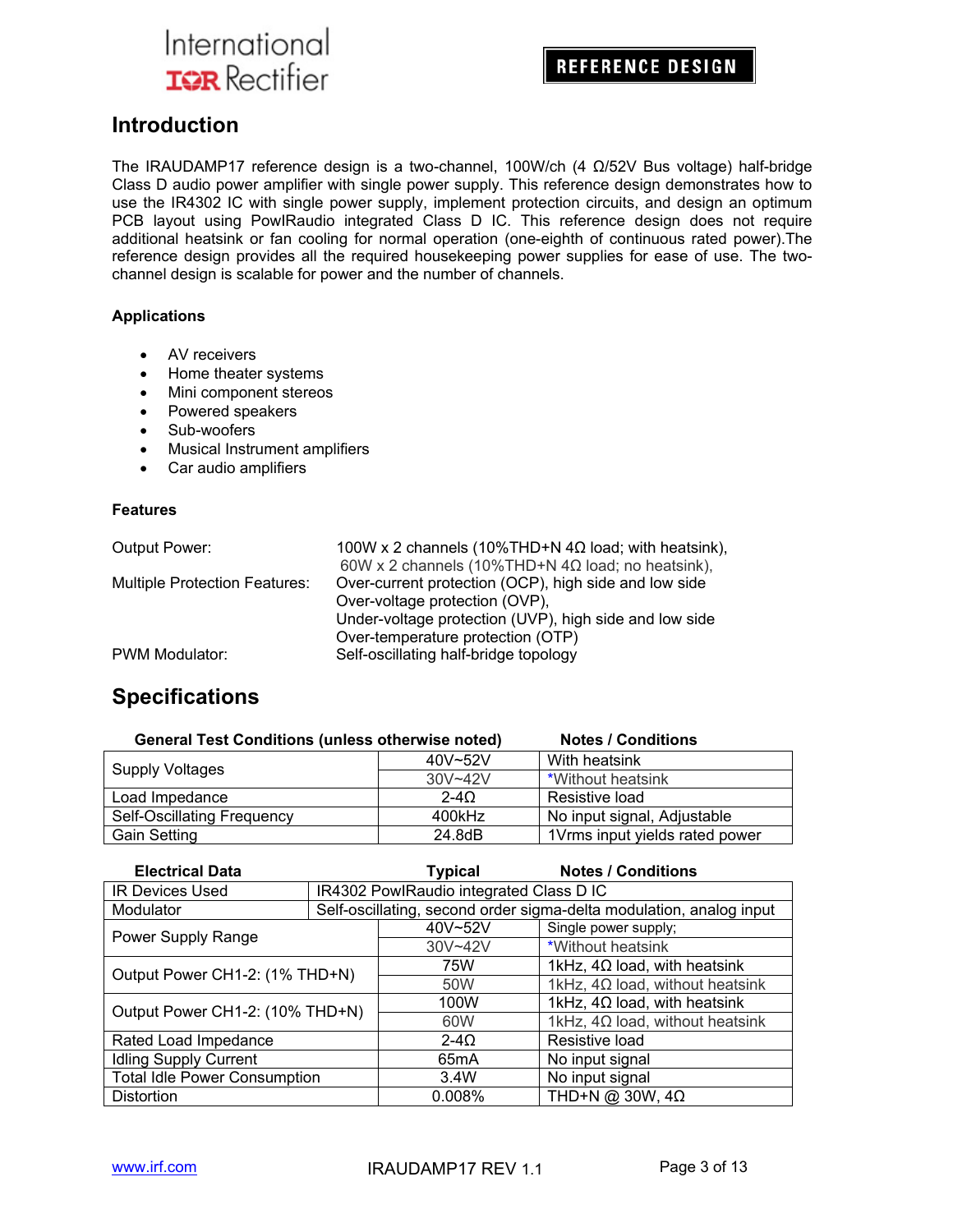## **REFERENCE DESIGN**

| <b>Residual Noise</b>                                                                              |                                                     |  | 220 <sub>u</sub> V | IHF-A weighted, AES-17 filter |  |  |
|----------------------------------------------------------------------------------------------------|-----------------------------------------------------|--|--------------------|-------------------------------|--|--|
| <b>Channel Efficiency</b>                                                                          | Single-channel driven, 100W Class D<br>96%<br>stage |  |                    |                               |  |  |
| *Need to change components as below to achieve 30V~42V power supply voltage range without heatsink |                                                     |  |                    |                               |  |  |
|                                                                                                    |                                                     |  | With Heatsink      | <b>Without Heatsink</b>       |  |  |
|                                                                                                    | Power Supply Voltage Range                          |  | 40~52V             | $30 - 42V$                    |  |  |
|                                                                                                    | R7~R10                                              |  | $390\Omega$        | $240\Omega$                   |  |  |
|                                                                                                    | Z <sub>5</sub>                                      |  | <b>36V</b>         | 27V                           |  |  |

## **Connection Setup**



Fig 1 Typical Test Setup

#### **Connector Description**

| Audio IN            | CN <sub>1</sub> | Analog input for CH1 and CH2 |
|---------------------|-----------------|------------------------------|
| <b>POWER</b>        | P3              | Single supply                |
| CH <sub>1</sub> OUT | P1              | Output for CH1               |
| CH <sub>2</sub> OUT | P <sub>2</sub>  | Output for CH2               |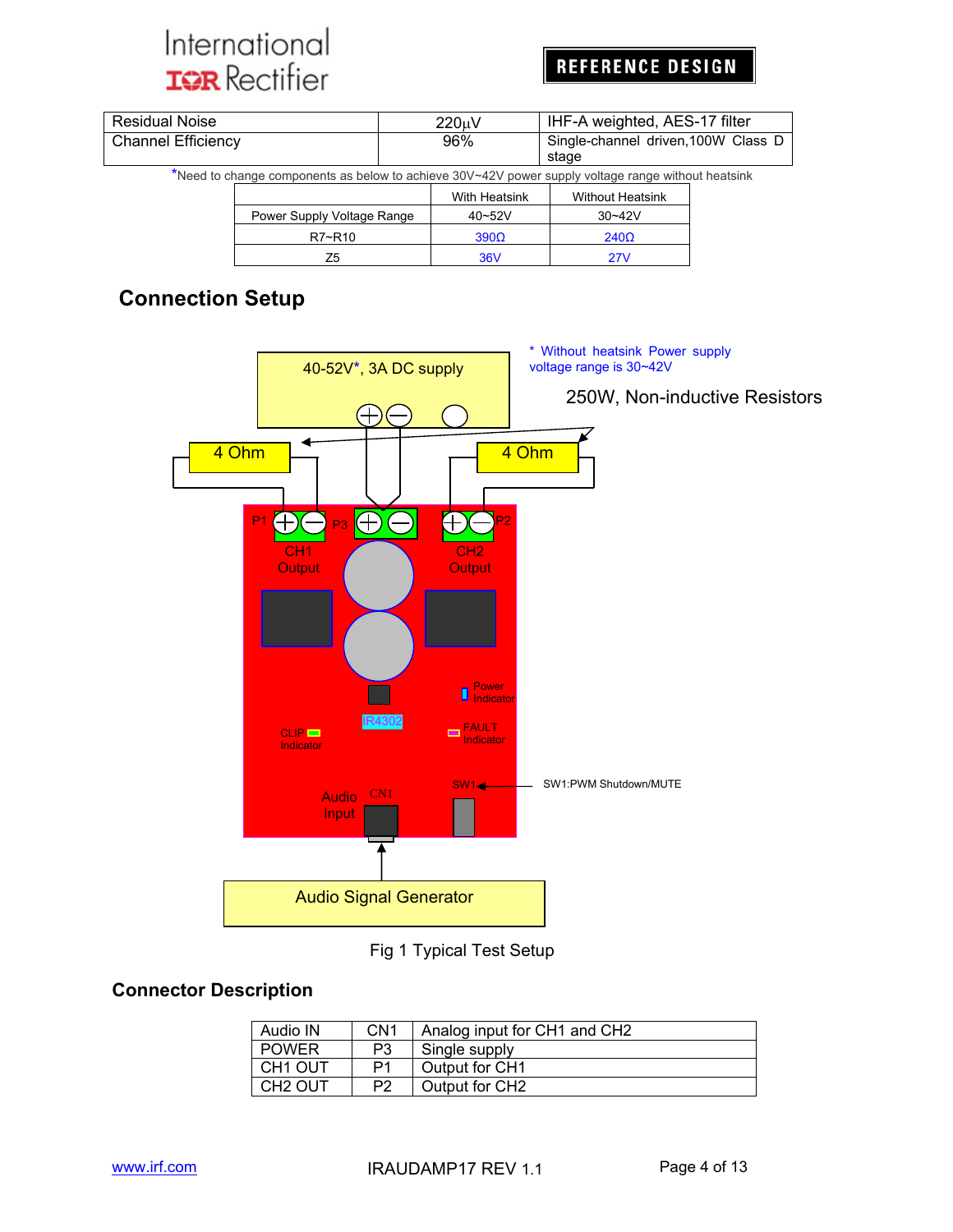### **Test Procedures**

#### **Test Setup:**

- 1. Connect  $4\Omega$ , 250W load to both output connectors, P1 and P2 and audio analyzer (Ap).
- 2. Connect Audio Signal Generator to CN1 for CH1 and CH2 respectively (Ap).
- 3. Connect a single power supply to P3 pre-adjusted to 40-52V as shown on Figure above
- 4. Turn on the power supply.
- 5. Turn on SW1 (right side).
- 6. Blue LED (Normal) stays turning on after RED LED extinguished.
- 7. With an Oscilloscope, monitor switching waveform at VS of CH1 and CH2.
- 8. Quiescent current for the power supply should be  $70$ mA  $\pm$ 10mA at 52V.

#### **Functionality Audio Tests:**

- 9. Sweep the audio signal voltage from 15 mV<sub>RMS</sub> to 1.5 V<sub>RMS</sub>.
- 10. Monitor the output signals at P1/P2 with an oscilloscope. The waveform must be a non distorted sinusoidal signal with input sinusoidal signal below 1Vrms.

### **Performance and Test Graphs**

#### *Power vs THD+N*

Test Conditions:

 $VBus = 52V$ (with heatsink) Input Signal=1 kHz Load Impedance = 4 ohms



| <b>Sweep</b> | Trace Color |                 | Line Style     | Thick | Data                                 | Axis         | Comment                        |
|--------------|-------------|-----------------|----------------|-------|--------------------------------------|--------------|--------------------------------|
|              |             | Blue<br>Magenta | Solid<br>Solid | 2     | Anlr.THD+N Ratio<br>Anlr.THD+N Ratio | Left<br>Left | CH1 4ohms 52V<br>CH2 4ohms 52V |

Fig 2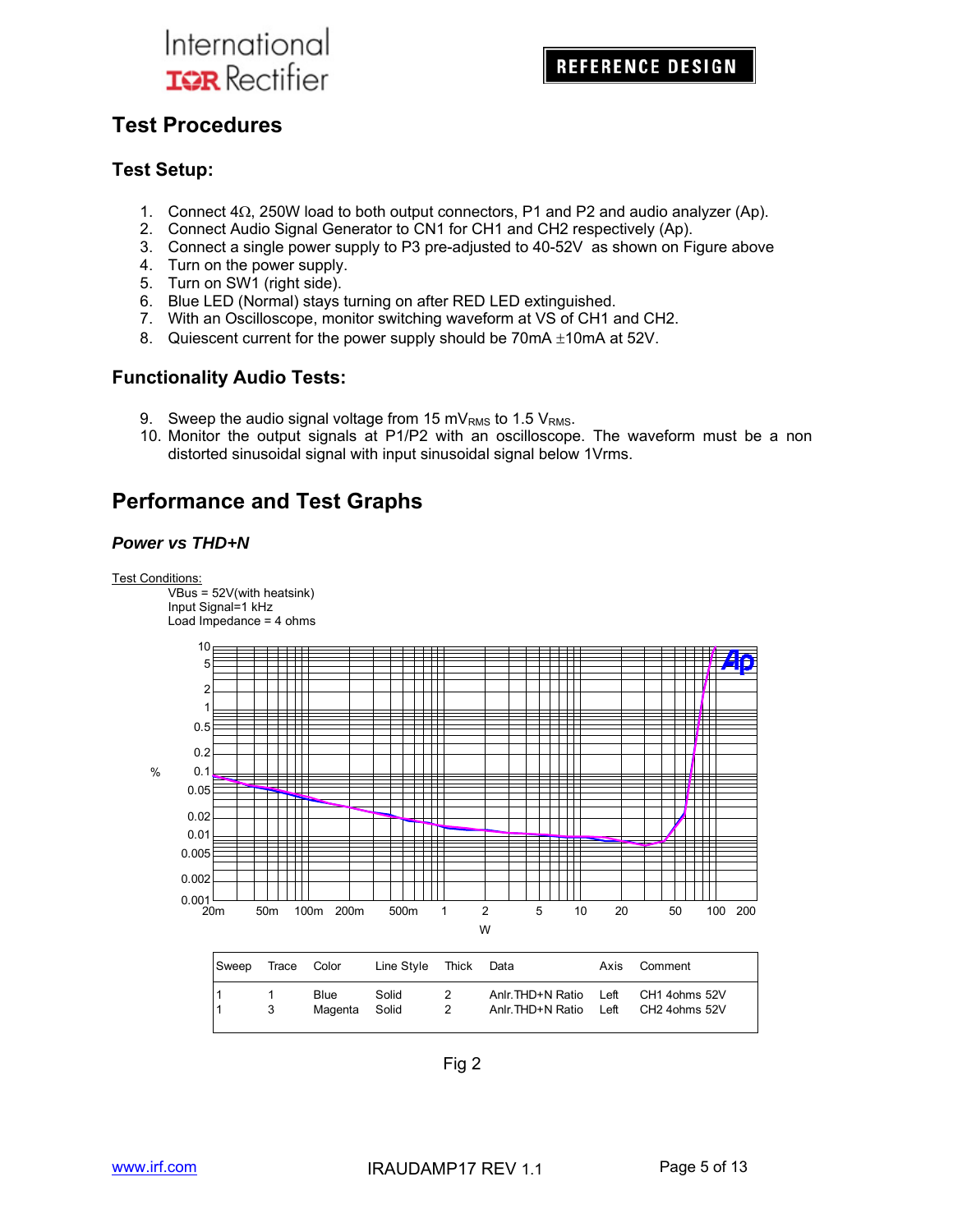Test Conditions:



Load Impedance = 4 ohms



| Sweep | Trace Color |                       | Line Style Thick Data |        |                                                                              | Axis Comment |
|-------|-------------|-----------------------|-----------------------|--------|------------------------------------------------------------------------------|--------------|
|       | 3           | Blue<br>Magenta Solid | Solid                 | 2<br>2 | Anir. THD+N Ratio Left Ch1 42V 4ohms<br>Anlr. THD+N Ratio Left Ch2 42V 4ohms |              |
|       |             |                       |                       |        |                                                                              |              |

Fig 3

#### *Frequency Response*

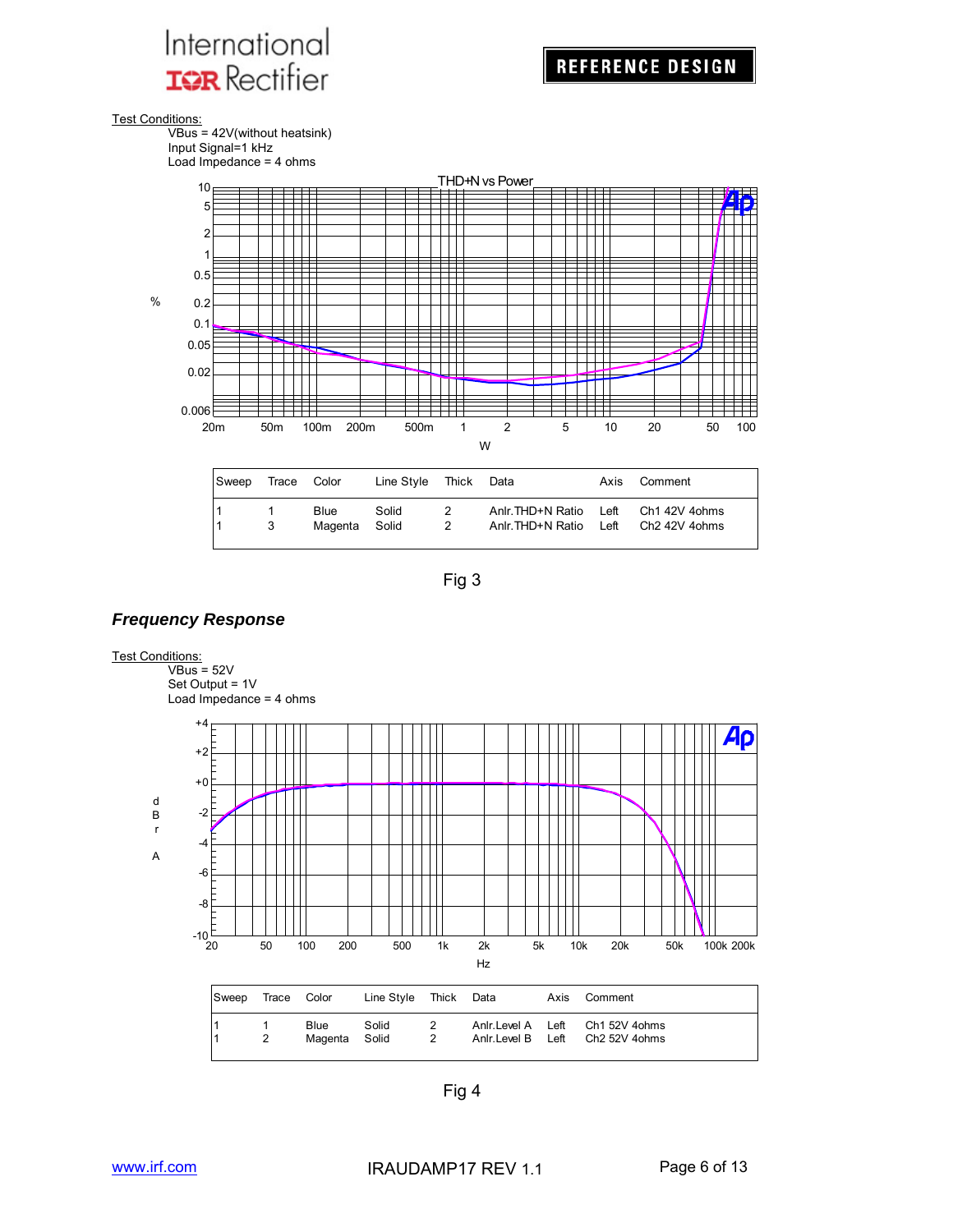

#### *Noise Floor*







#### **Test Conditions:**



Fig 6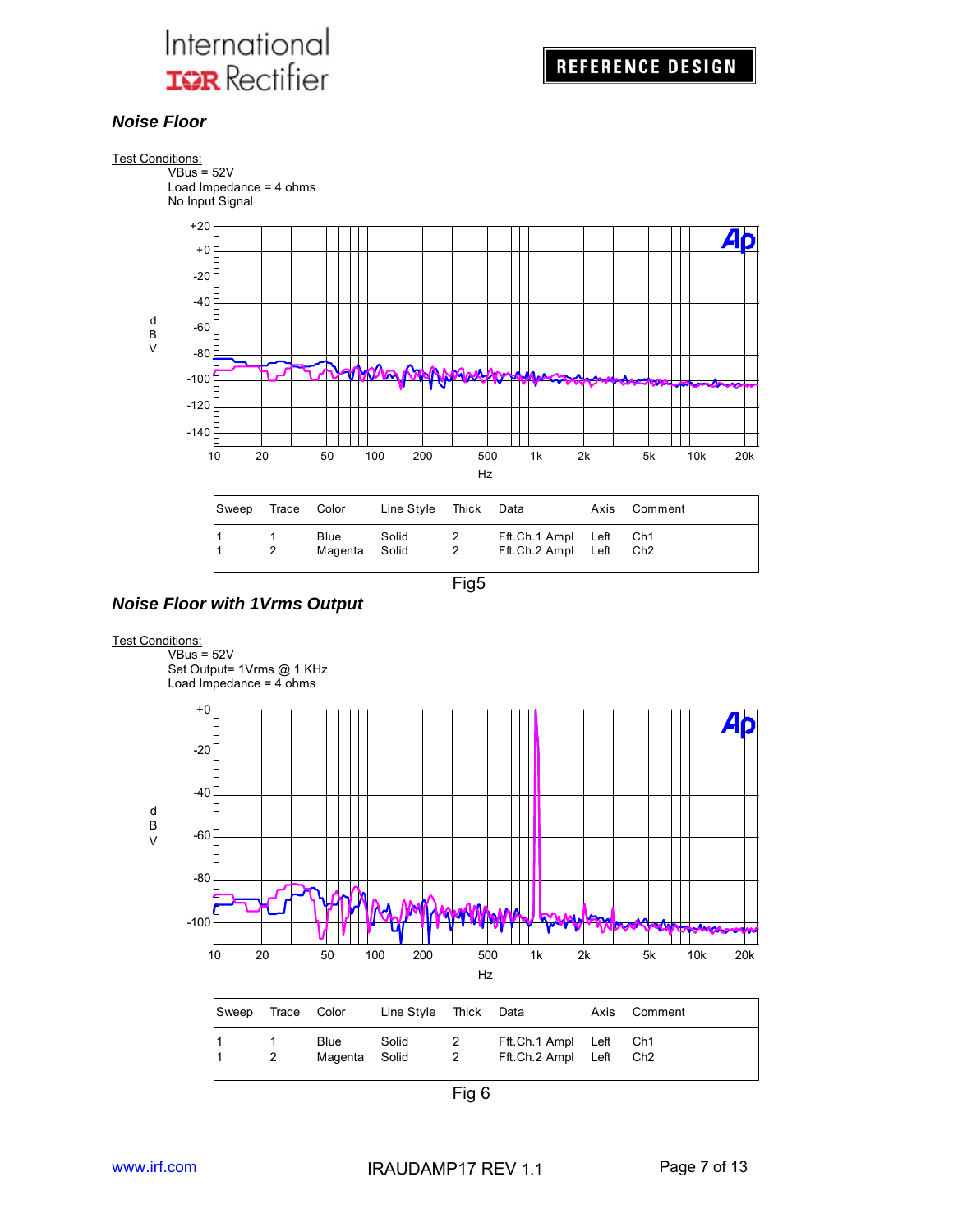*Efficiency* 



## **Thermal Information:**

1/8 Po Thermal Test

Conditions:

- Tamb=25°C natural convection cooling
- Both Channel Driven 1/8Po continuous 30mins
- Temperature measured by infrared camera



Fig 8 IRAUDAMP17 with heatsink (Vbus=52V) IR4302's temperature saturated around 85°C within 30minutes



 Fig 9 IRAUDAMP17 without heatsink (Vbus=42V) IR4302's temperature saturated around 82°C within 30minutes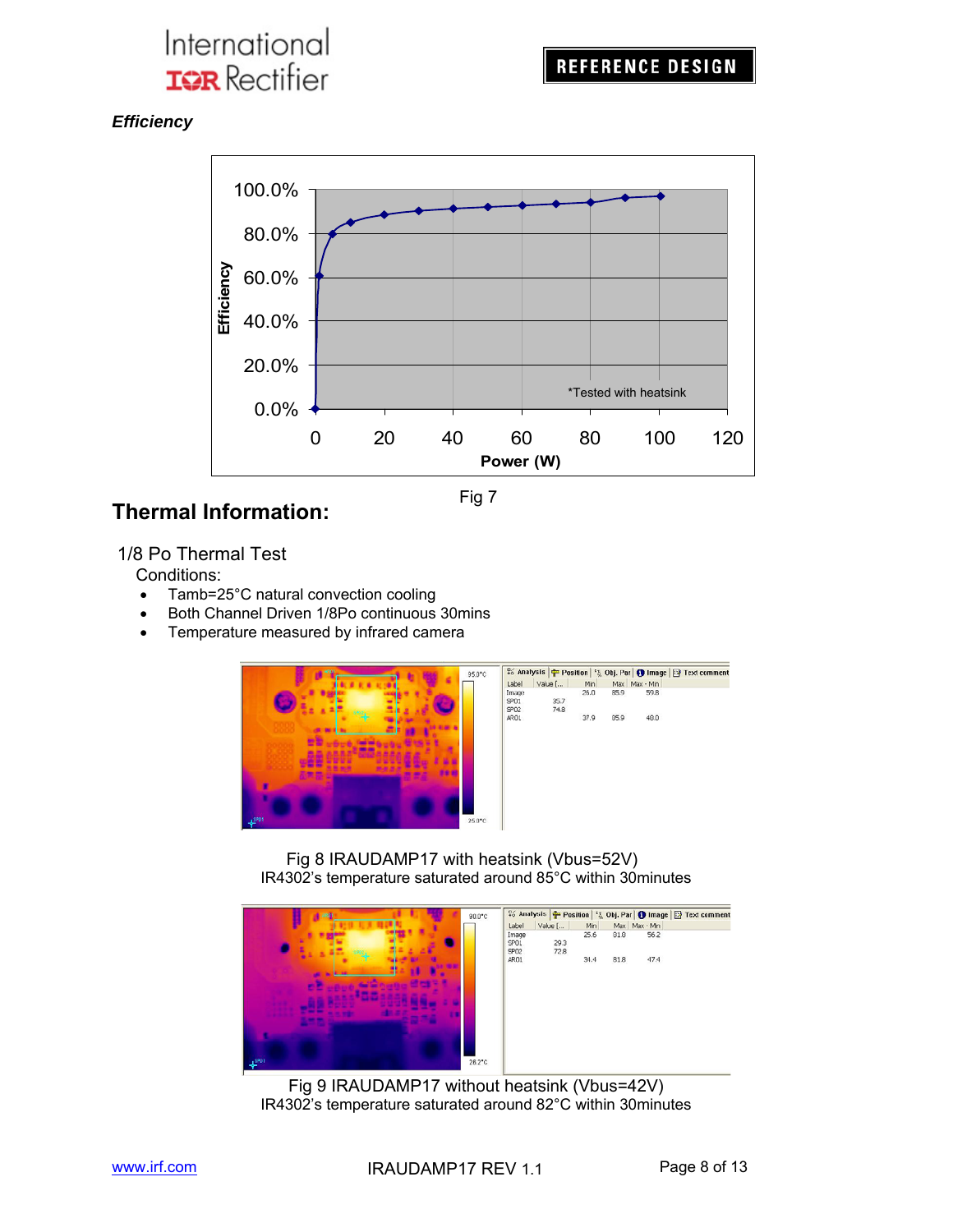**REFERENCE DESIGN** 

**Schematic** 



Fig 10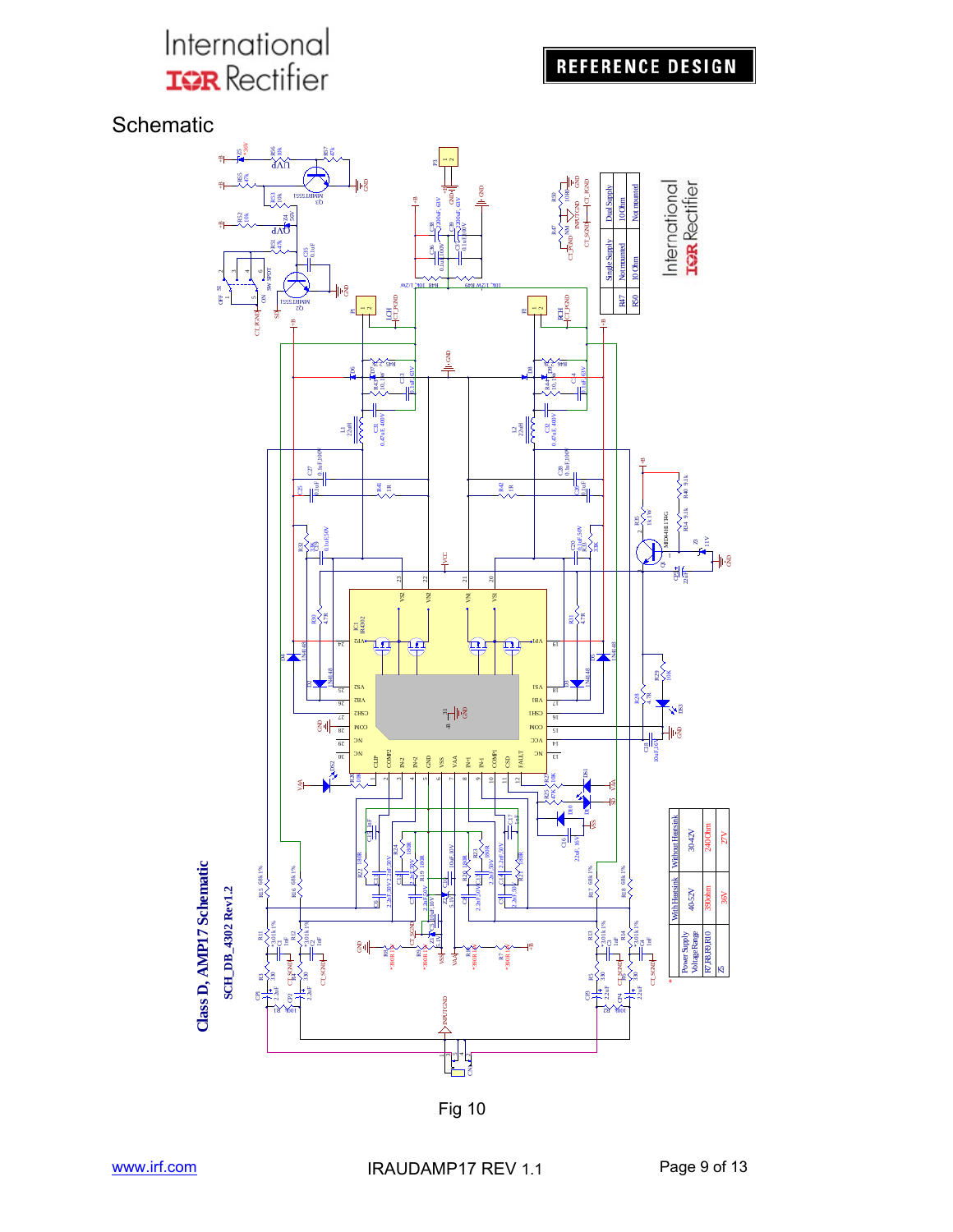## REFERENCE DESIGN

## **Bill of Materials**

| <b>No</b>       | Digikey P/N         | Designator                                          | Description                           | Quantity                | Vender             |
|-----------------|---------------------|-----------------------------------------------------|---------------------------------------|-------------------------|--------------------|
| 1               | 399-1082-1-ND       | C1, C2, C3, C4, C15, C17                            | CAP CER 1000PF 50V 10% X7R 0603       | 6                       | Digikey            |
| $\overline{2}$  | 587-2668-1-ND       | C5, C10                                             | CAP CER 10UF 10V 10% X7R 0805         | $\overline{2}$          | Digikey            |
| 3               | 490-1500-1-ND       | C6, C7, C8, C9, C11, C12,<br>C13, C14               | CAP CER 2200PF 50V 10% X7R 0603       | 8                       | Digikey            |
| 4               | 587-1433-1-ND       | C16                                                 | CAP CER 22UF 16V 20% X5R 1206         | $\mathbf{1}$            | Digikey            |
| 5               | 490-5519-1-ND       | C18                                                 | CAP CER 10UF 16V 10% X6S 0805         | $\mathbf{1}$            | Digikey            |
| $6\phantom{1}6$ | 311-1140-1-ND       | C19, C20                                            | CAP CER 0.1UF 50V 10% X7R 0805        | $\overline{c}$          | Digikey            |
| $\overline{7}$  | 445-1418-1-ND       | C25, C26                                            | CAP CER 0.1UF 100V 10% X7R 0805       | $\overline{2}$          | Digikey            |
| 8               | 445-1377-1-ND       | C27, C28, C36, C37                                  | CAP CER 0.1UF 100V 10% X7R 1206       | $\overline{4}$          | Digikey            |
| 9               | 495-1315-ND         | C31, C32                                            | CAP FILM 0.47UF 400VDC RADIAL         | $\overline{2}$          | Digikey            |
| 10              | <b>BC2054-ND</b>    | C33, C34                                            | CAP FILM 0.1UF 63VDC RADIAL           | $\overline{2}$          | Digikey            |
| 11              | 445-1418-1-ND       | C35                                                 | CAP CER 0.1UF 100V 10% X7R 0805       | $\mathbf{1}$            | Digikey            |
| 12              | 565-1137-ND         | C38, C39                                            | CAP ALUM 2200UF 63V 20% RADIAL        | $\overline{2}$          | Digikey            |
| 13              | CP1-3545N-ND        | CN <sub>1</sub>                                     | CONN JACK STEREO R/A 5PIN<br>3.5MM    | 1                       | Digikey            |
| 14              | 565-1103-ND         | CP1, CP2, CP3, CP4                                  | CAP ALUM 2.2UF 50V 20% RADIAL         | $\overline{4}$          | Digikey            |
| 15              | 565-1056-ND         | CP <sub>5</sub>                                     | CAP ALUM 22UF 25V 20% RADIAL          | $\mathbf{1}$            | Digikey            |
| 16              | 1N4148W-FDICT-ND    | D1, D2, D3, D4, D5, D10                             | DIODE SWITCH 100V 400MW<br>SOD123     | 6                       | Digikey            |
| 17              | DFLU1200-7DICT-ND   | D6, D7, D8, D9                                      | DIODE ULTRA FAST POWERDI 123          | $\overline{4}$          | Digikey            |
| 18              | 160-1181-1-ND       | DS <sub>1</sub>                                     | LED RED CLEAR 0603 SMD                | $\mathbf{1}$            | Digikey            |
| 19              | 160-1183-1-ND       | DS <sub>2</sub>                                     | LED GREEN CLEAR 0603 SMD              | $\mathbf{1}$            | Digikey            |
| 20              | 160-1646-1-ND       | DS <sub>3</sub>                                     | LED BLUE CLEAR 0603 SMD               | $\mathbf{1}$            | Digikey            |
| 21              | IR4302              | IC <sub>1</sub>                                     | 2 CH PowlRaudio integrated Class D IC | $\mathbf{1}$            | IR.                |
| 22              | Sagami 7G17A-220M-R | L1, L2                                              | Power Inductors Class D Inductor 22uH | $\overline{c}$          | Inductors,<br>Inc. |
| 23              | 281-1414-ND         | P <sub>1</sub> , P <sub>2</sub> , P <sub>3</sub>    | CONN TERM BLOCK PCB 5.0MM<br>2POS     | 3                       | Digikey            |
| 24              | MJD44H11T4GOSCT-ND  | Q <sub>1</sub>                                      | TRANS PWR NPN 8A 80V DPAK             | $\mathbf{1}$            | Digikey            |
| 25              | MMBT5551FSCT-ND     | Q2, Q3                                              | TRANSISTOR NPN 160V SOT-23            | $\overline{c}$          | Digikey            |
| 26              | RMCF0603JT100KCT-ND | R <sub>1</sub> , R <sub>2</sub>                     | RES 100K OHM 1/10W 5% 0603 SMD        | 2                       | Digikey            |
| 27              | RMCF0603JT330RCT-ND | R3, R4, R5, R6                                      | RES 330 OHM 1/10W 5% 0603 SMD         | $\overline{4}$          | Digikey            |
| 28              | RMCF2512JT390RCT-ND | R7, R8, R9, R10                                     | RES 390 OHM 1W 5% 2512 SMD            | $\overline{4}$          | Digikey            |
| 29              | RHM3.01KCRCT-ND     | R11, R12, R13, R14                                  | RES 3.01K OHM 1/8W 1% 0805 SMD        | $\overline{\mathbf{4}}$ | Digikey            |
| 30              | 311-68.0KCRCT-ND    | R15, R16, R17, R18                                  | RES 68.0K OHM 1/8W 1% 0805 SMD        | $\overline{4}$          | Digikey            |
|                 |                     | R19, R20, R21, R22, R23,                            |                                       |                         |                    |
| 31              | RHM180GCT-ND        | R24                                                 | RES 180 OHM 1/10W 5% 0603 SMD         | 6                       | Digikey            |
| 32              | RHM47KGCT-ND        | R <sub>25</sub>                                     | RES 47K OHM 1/10W 5% 0603 SMD         | $\mathbf{1}$            | Digikey            |
| 33              | RHM10KGCT-ND        | R26, R27, R29                                       | RES 10K OHM 1/10W 5% 0603 SMD         | 3                       | Digikey            |
| 34              | RMCF0603JT4R70CT-ND | R <sub>28</sub> , R <sub>30</sub> , R <sub>31</sub> | RES TF 1/10W 4.7 OHM 5% 0603          | $\mathsf 3$             | Digikey            |
| 35              | RHM33KGCT-ND        | R32, R33                                            | RES 33K OHM 1/10W 5% 0603 SMD         | $\overline{c}$          | Digikey            |
| 36              | RHM9.1KARCT-ND      | R34, R40                                            | RES 9.1K OHM 1/8W 5% 0805 SMD         | $\boldsymbol{2}$        | Digikey            |
| 37              | PT1.0KXCT-ND        | R35                                                 | RES 1.0K OHM 1W 5% 2512 SMD           | 1                       | Digikey            |
| 38              | P1.0ACT-ND          | R41, R42                                            | RESISTOR 1.0 OHM 1/8W 5% 0805         | $\overline{2}$          | Digikey            |
| 39              | 541-10.0AFCT-ND     | R43, R44                                            | RES 10.0 OHM 1W 1% 2512 SMD           | $\overline{c}$          | Digikey            |
| 40              | RMCF0805JT2K20CT-ND | R45, R46                                            | RES 2.2K OHM 1/8W 5% 0805 SMD         | $\boldsymbol{2}$        | Digikey            |
| 41              | 541-10KVCT-ND       | R48, R49                                            | RES 10K OHM 1/2W 5% 1210 SMD          | $\boldsymbol{2}$        | Digikey            |
| 42              | 311-10ARCT-ND       | R50                                                 | RES 10 OHM 1/8W 5% 0805 SMD           | $\mathbf{1}$            | Digikey            |
| 43              | RHM47KARCT-ND       | R51, R55, R57                                       | RES 47K OHM 1/8W 5% 0805 SMD          | $\mathfrak{S}$          | Digikey            |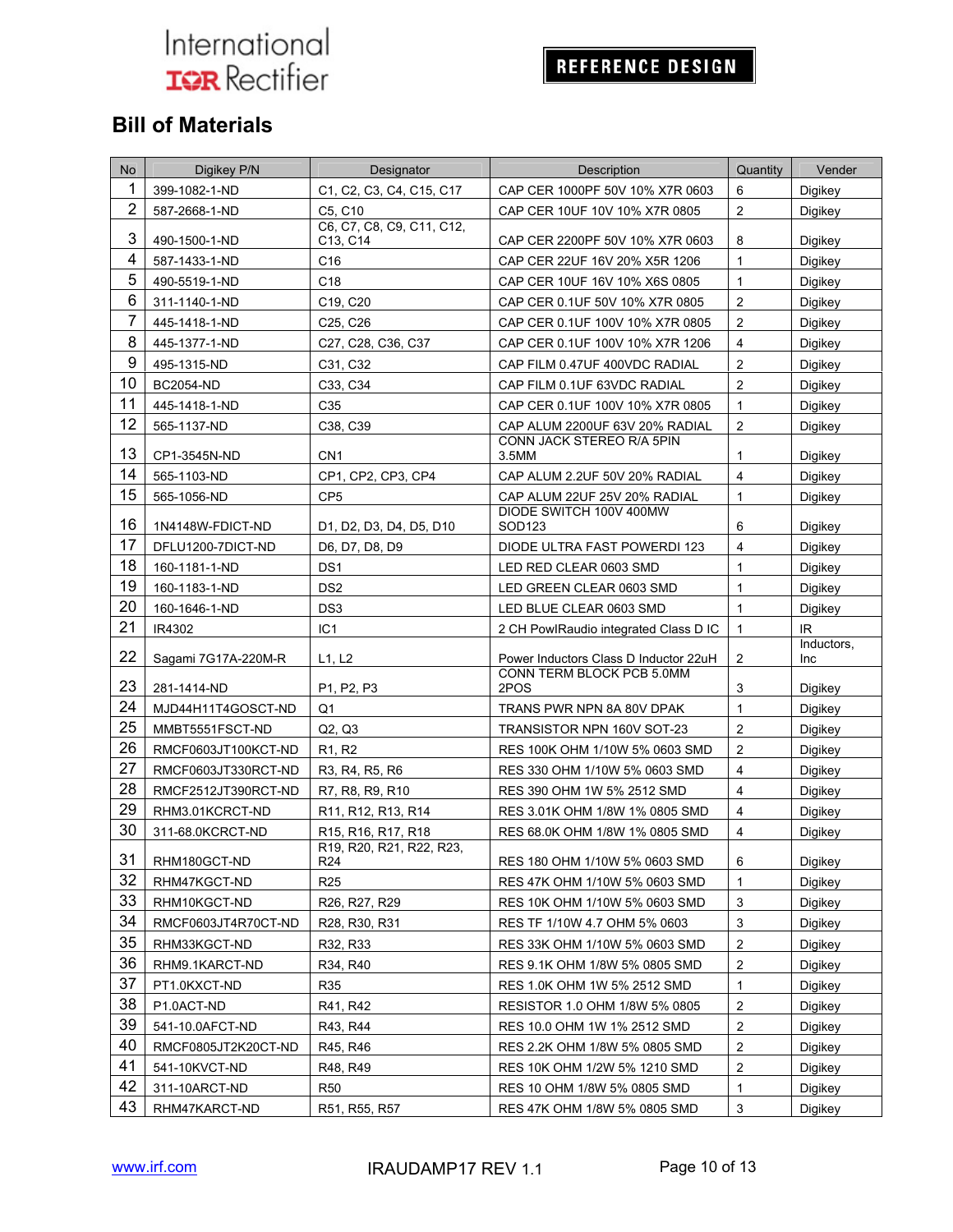### **REFERENCE DESIGN**

| 44 | RHM10KARCT-ND            | R52, R53, R56       | RES 10K OHM 1/8W 5% 0805 SMD              | 3   | Digikey |
|----|--------------------------|---------------------|-------------------------------------------|-----|---------|
| 45 | 360-1758-ND              | S <sub>1</sub>      | SWITCH TOGGLE SPDT 4VA SEAL<br><b>PCB</b> |     | Digikey |
| 46 | DDZ5V1BDICT-ND           | Z1, Z2              | DIODE ZENER 5.1V 500MW SOD-123            | 2   | Digikey |
| 47 | BZT52C11-FDICT-ND        | Z <sub>3</sub>      | DIODE ZENER 11V 500MW SOD123              |     | Digikey |
| 48 | MMSZ5263BT1GOSCT-<br>ND. | Z4                  | DIODE ZENER 56V 500MW SOD-123             |     | Digikey |
| 49 | BZT52C36-FDICT-ND        | Z <sub>5</sub>      | DIODE ZENER 36V 500MW SOD-123             |     | Digikey |
| 50 | 8401K-ND                 | 1/2" Standoffs 4-40 | STDOFF HEX M/F 4-40 .500"L ALUM           | 4   | Digikey |
| 51 | <b>H724-ND</b>           | 4-40 Nut            | NUT HEX 4-40 STAINLESS STEEL              | 4   | Digikey |
| 52 | <b>H729-ND</b>           | No. 4 Lock Washer   | WASHER LOCK INTERNAL #4 SS                | 4   | Digikey |
| 53 | BER161-ND                | <b>Thermal Pad</b>  | THERMAL PAD .020" 4X4" GAPPAD             | 1/6 | Digikey |

#### **IRAUDAMP17 Heatsink**



Fig11

## **PCB Specifications**

PCB:

- 1. Two Layers SMT PCB with through holes
- 2. 1/16 thickness
- 3. 2/0 OZ Cu
- 4. FR4 material
- 5. 10 mil lines and spaces
- 6. Solder Mask to be Green enamel EMP110 DBG (CARAPACE) or Enthone Endplate DSR-3241or equivalent.
- 7. Silk Screen to be white epoxy non conductive per IPC–RB 276 Standard.
- 8. All exposed copper must finished with TIN-LEAD Sn 60 or 63 for 100u inches thick.
- 9. Tolerance of PCB size shall be 0.010 –0.000 inches
- 10. Tolerance of all Holes is -.000 + 0.003"
- 11. PCB acceptance criteria as defined for class II PCB'S standards.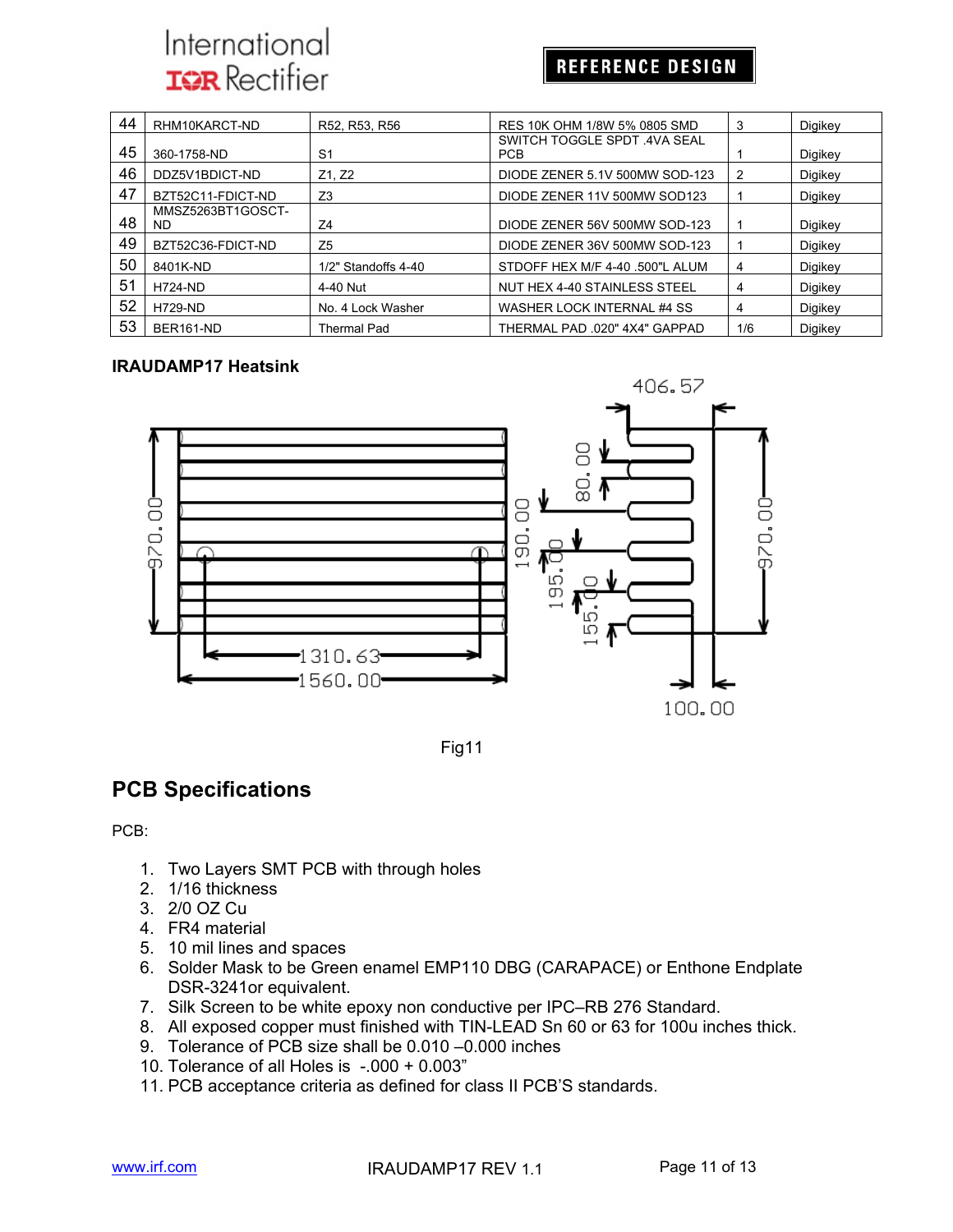## **REFERENCE DESIGN**

 *PCB Layout*  Top side:



Bottom side:



Note: Refer to AN1170 for footprint and board mounting details.